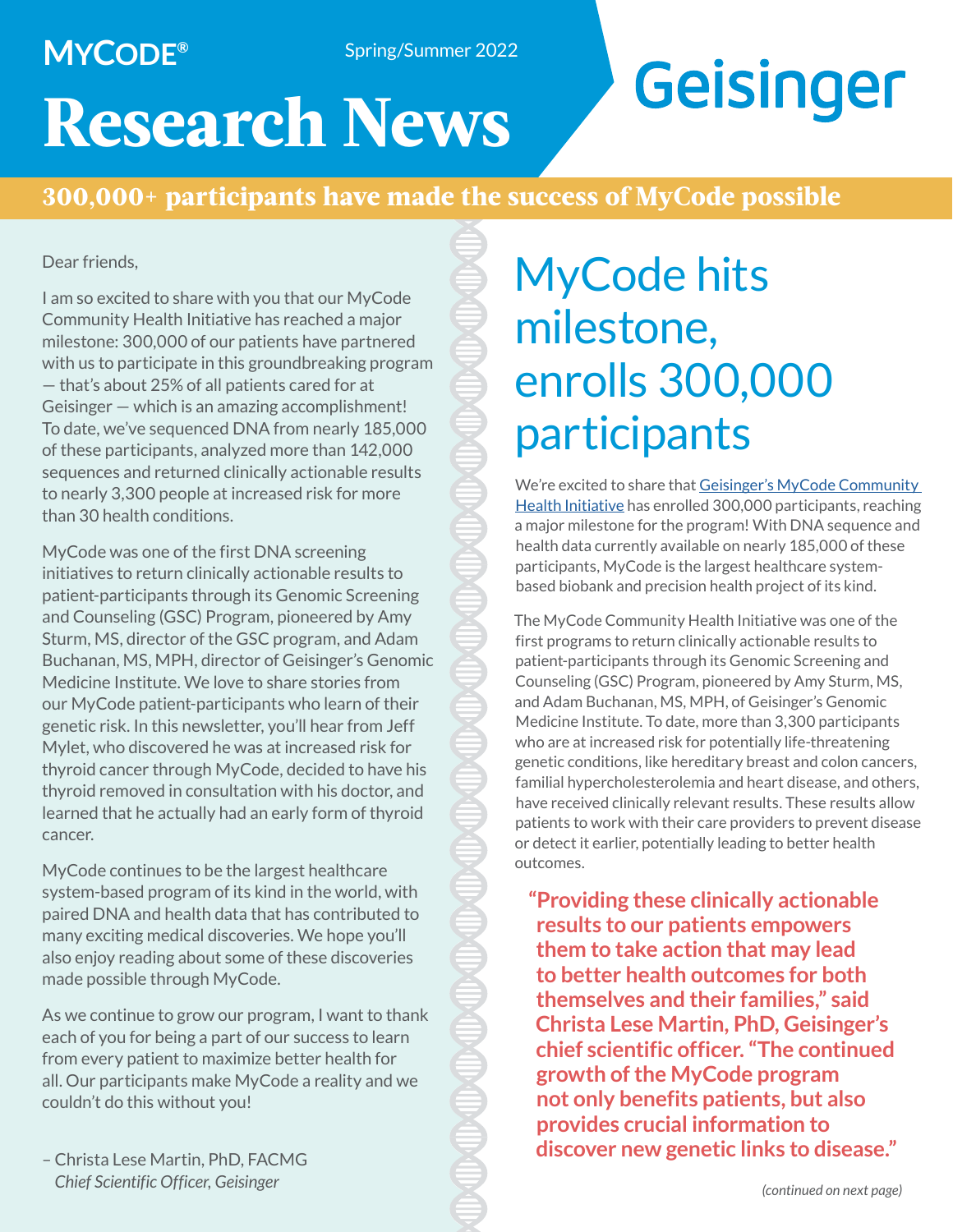#### *(continued from previous page)*

As part of the MyCode GSC program, DNA samples are analyzed to look for changes in genes known to increase the risk of developing [more than 30 health](https://www.geisinger.org/-/media/OneGeisinger/pdfs/ghs/research/mycode/Latest-MyCode-Results-Reported.pdf?la=en)  [conditions.](https://www.geisinger.org/-/media/OneGeisinger/pdfs/ghs/research/mycode/Latest-MyCode-Results-Reported.pdf?la=en) These include the *BRCA1* and *BRCA2* genes known to increase risk for breast, ovarian, and other cancers, and genes for familial hypercholesterolemia (FH), which can cause early heart attacks and strokes. The GSC program also returns genomic risk results for Lynch syndrome, which can cause early colon, uterine and other cancers, and several additional heart conditions, including cardiomyopathies and arrhythmias.

The project has also explored the return of clinically relevant results for other medical conditions, such as [neurodevelopmental and psychiatric disorders](https://www.geisinger.org/about-geisinger/news-and-media/news-releases/2020/07/22/20/48/dna-changes-that-cause-neuropsychiatric-disorders-should-be-included-in-genomic-s). While not always clinically actionable, learning these results can provide valuable information to patients about probable genetic causes for their neurodevelopmental and psychiatric conditions like autism, epilepsy, bipolar disorder and schizophrenia.

Analysis of MyCode data has also contributed to a number of groundbreaking discoveries, including a [rare genetic variant that protects against obesity](https://www.geisinger.org/about-geisinger/news-and-media/news-releases/2021/07/06/21/11/regeneron-genetics-center-discovers-gene-mutations-that-protect-against-obesity). Geisinger researchers have recently received several grants to study the impact of genomics on health, including a study of the genetics of [cancer,](https://www.geisinger.org/about-geisinger/news-and-media/news-releases/2021/04/29/16/45/geisinger-awarded-3-6-million-to-study-genetics-of-cancer) improvements in the [diagnosis of FH,](https://www.geisinger.org/about-geisinger/news-and-media/news-releases/2019/11/25/16/32/geisinger-researchers-receive-millions-to-study-familial-hypercholesterolemia) and development of a tool to diagnose genetic disorders in [real time.](https://www.geisinger.org/about-geisinger/news-and-media/news-releases/2021/09/22/17/57/geisinger-awarded-5-million-to-develop-diagnostic-tool-for-genetic-disorders)



## **MyCode Genetic Counselor Spotlight: Alyson E. Evans, MS, CGC**



Alyson E. Evans, MS, CGC, is a licensed and board-certified genetic counselor at Geisinger. After working as a genetic counseling assistant (GCA) at Geisinger from 2016 to 2018, Ms. Evans attended the University of Pittsburgh Graduate School of Public Health and received her Master's in Genetic Counseling in 2020. She then returned to Geisinger, working in the Genomic Medicine Institute as a genetic counselor

involved with the Cancer Genetics Risk Assessment Clinic and in multiple research programs, including the MyCode Community Health Initiative Genomic Screening and Counseling Program.

A northeastern Pennsylvania native, Ms. Evans was excited to join the Geisinger team with a goal of making a positive impact on the health and wellness of her local community. Her favorite part about working at Geisinger is the chance to collaborate with other genetic counselors, providers and researchers from multiple disciplines. In her various roles, Ms. Evans works with people from the start of their MyCode journey at enrollment through receipt of their results and beyond. She's grateful to have had even a small part in these patient-participants' experiences and believes the impact that a MyCode genomic screening result can have on the care of a single participant and their family highlights Geisinger's commitment to quality care and innovative opportunities to improve patient health.

Ms. Evans is an active volunteer with the National Society of Genetic Counselors and participates in educational and mentorship programs for GCAs at Geisinger. When she's not following her passion for patient care, Ms. Evans enjoys needle arts, spending time with family and friends, live music and traveling.

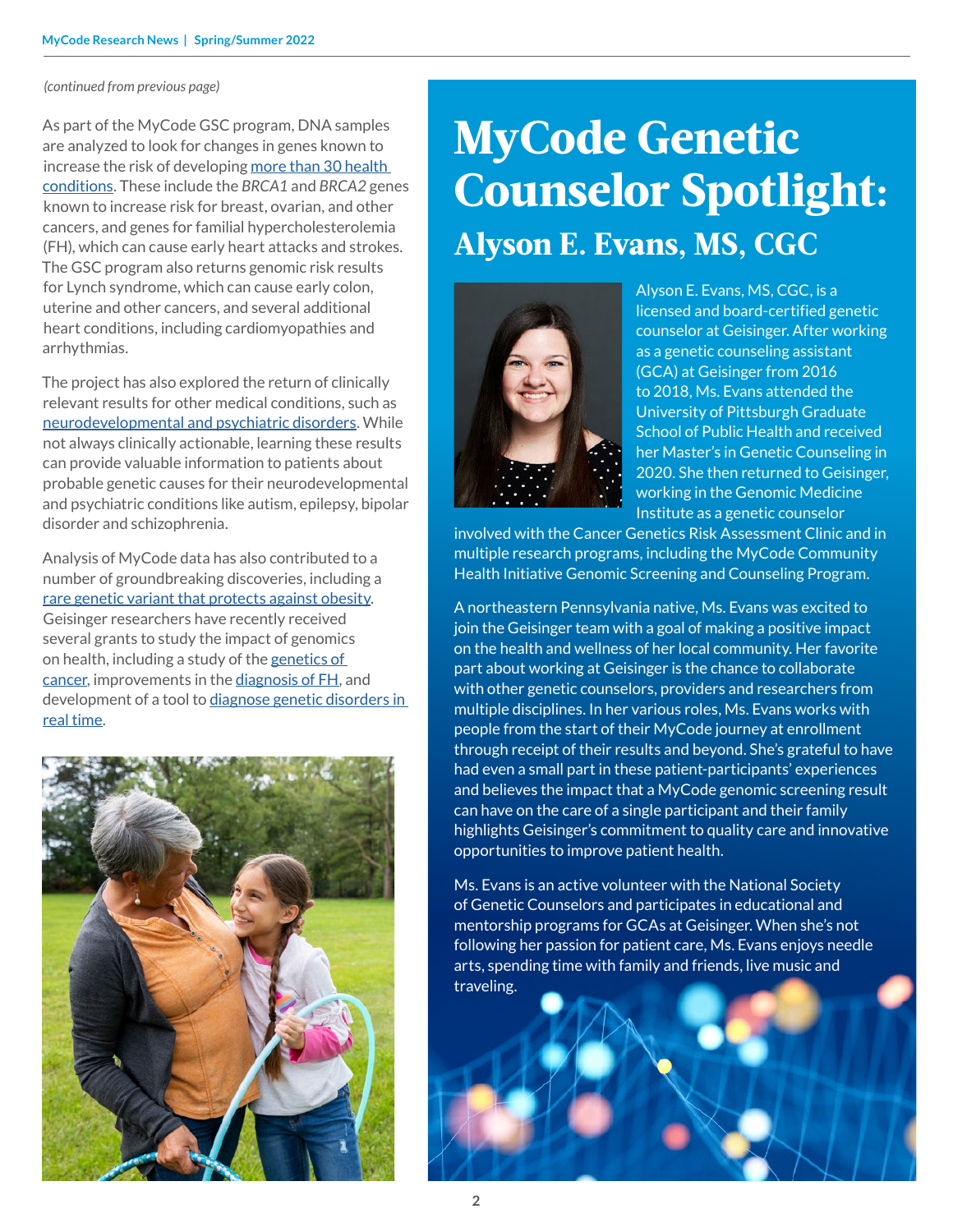# Thanks to MyCode, a family protects themselves from thyroid cancer.



When Jeff Mylet got the call telling him MyCode had found a change in his *RET* gene indicating an increased risk of developing thyroid cancer, he was shocked at first — then he gave it some thought. "My mom and grandmother both had thyroid cancer, and I was already on thyroid medication myself," he explains. "The more I thought about it, the more it made sense."

Mr. Mylet enrolled and had his blood drawn for the MyCode study in 2017. "It was part of a routine doctor's appointment," he says. "I've always been interested in genetics, so I thought, why not?" The MyCode team contacted him with his *RET* gene results in March 2021. Things moved quickly from there.

After meeting with his primary care physician and a genetic counselor from the MyCode team, Mr. Mylet was referred to endocrinology and to head and neck surgical oncologist, Nicholas Purdy, DO.

Biopsy of a small nodule that showed up on an ultrasound came back benign, but after consulting with Dr. Purdy, Mr. Mylet elected to have his thyroid removed in July. "And it's a good thing I did," he says. "Once it was out, they found cancer. If it hadn't been for MyCode, I never would've known. Finding out early made the whole experience truly worthwhile."

**"The results from MyCode heavily influenced my treatment decision," says Dr. Purdy. "Once we saw the** *RET* **mutation, we knew thyroid cancer was a real possibility, and I felt a prophylactic thyroidectomy was the way to go. Mr. Mylet agreed and now he** 

#### **doesn't have to worry — MyCode gave him the information he needed to make an informed decision."**

Thanks to MyCode genetic counselor Alyson Evans, MS, CGC, other members of Mr. Mylet's family are getting the information they need, too. "We've tested multiple other relatives based on Mr. Mylet's genomic result. Some have the *RET* mutation. Some don't," she says. "But the MyCode Genomic Screening and Counseling team is here to make sure they all have the information they need to move forward."

"Everyone along the way was great, from my primary care provider who first told me about MyCode to my genetic counselor who's still available to answer my family's questions," says Mr. Mylet. "I'm very grateful I agreed to participate."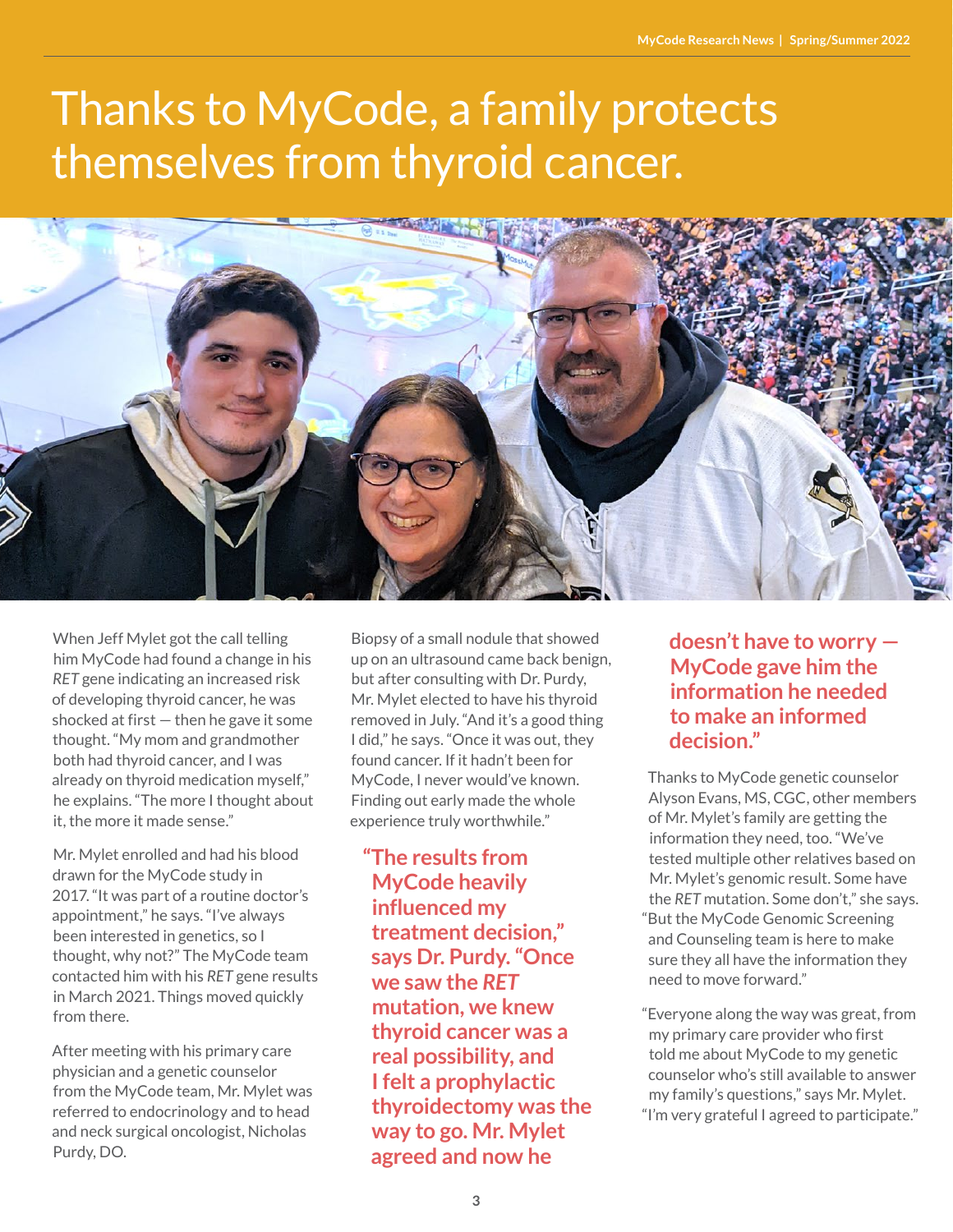### **A disease-causing genomic variant is discovered. What happens next?**

#### **Nicholas Purdy, DO, surgical oncologist**

Geisinger's MyCode program is a valuable resource for patients with a predisposition for certain types of cancer. This is particularly true for people who have a disease-causing variant in a gene known as the *RET* gene. These patients are at high risk for developing neuroendocrine tumors — particularly medullary thyroid cancer.

Medullary thyroid cancer (MTC) is rare, accounting for about 3 percent of all thyroid cancers. It can occur in sporadic or inherited forms. The prognosis is highly dependent on the stage of disease when diagnosed. The later the cancer is identified, the lower the survival rate. Thus, early diagnosis is important for improving disease outcomes.

Patients found to have a disease-causing variant in this gene are at a much higher risk of developing MTC and other tumors of the parathyroid glands and adrenal glands. By identifying this genetic risk, we can treat disease at an early stage, and sometimes before cancer even develops.

When patients have a genomic risk variant in *RET*, they're referred to our treatment team. This tailored clinical treatment includes a team of genetic counselors, endocrinologists, and thyroid surgeons. Patients then undergo an extensive laboratory and imaging workup to assess for various disease states associated with this genetic diagnosis. Initial testing involves a thyroid ultrasound and simple blood draws to check things like parathyroid hormone level, calcium level, urine hormone levels and even tumor markers. Once this testing is complete, patients have a detailed discussion of treatment options with an endocrinologist and a thyroid

surgeon. Often family members are also offered genetic testing to determine if they have the same genetic risk.

One of the most important visits for individuals with variants in *RET* is with the thyroid surgeon. At this visit we focus on the treatment of MTC and possibly overactive parathyroid glands. Based on current guidelines and our experience with treating patients with variants in *RET* via MyCode, we recommend total thyroidectomy (removal of the thyroid) and lymph node removal from the area around the thyroid gland.

In my practice, patients with variants in *RET* revealed via MyCode who go on to have thyroid surgery have thrived. In most cases, we've identified thyroid cancer in its earliest stage. Under these circumstances, prognoses are excellent. Notably, many of these patients may not have had their tumors detected by traditional methods. Thus, in my experience, MyCode is often the driving force in their treatment decisions.

Ultimately, traditional methods like routine physical exams and laboratory work may not always indicate there's something wrong. Even traditional imaging methods may not indicate MTC. MyCode is a unique and valuable tool we can use to supplement traditional patient care. It detects medically actionable genetic causes of thyroid cancer and gives many people the opportunity to get more efficient treatment, and a more favorable outcome.

### Frequently asked questions about MyCode

### **What is genomic research?**

Genomic research studies the complex relationship between our DNA and human health and disease. The goal is to identify differences in our DNA that could be used as tools to help the medical community provide more personalized care based on a patient's DNA. The hope is that this type of genetic information could help to prevent disease, detect it earlier, or treat it better.

#### **How is patient privacy protected?**

At Geisinger, we are both a clinical care provider and a healthcare system that offers our patients the opportunity to join research studies. Therefore, we take the utmost responsibility in protecting our patients' privacy for both their clinical care and participation in research. We have developed a multi-layered approach to securing and protecting participants' personal, medical, and DNA information for both clinical care and research purposes. When MyCode data is compiled for use in other research studies, it is "de-identified," meaning that any information that would allow personal identification is removed to minimize the possibility that a connection with a patient-participant can be known or re-established. Our agreement with our industry partners includes a pledge that they will use data security measures as rigorous as ours, and they won't try to re-identify participants. We're confident that the chance that any study volunteer's personal information will be lost or divulged is as low as it can possibly be.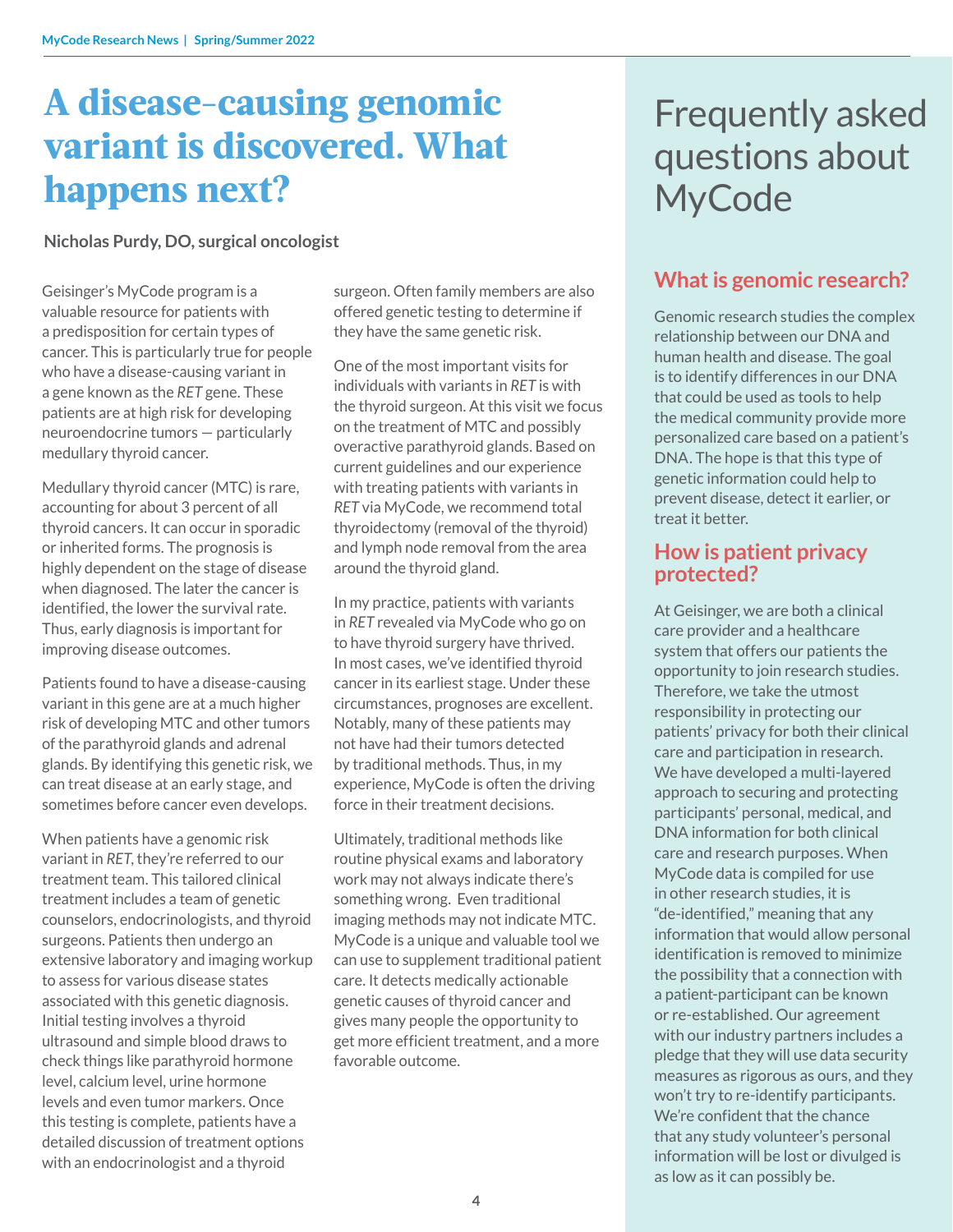# Geisinger researchers find DNA screening can identify risk for heart disease

Researchers at Geisinger recently discovered that DNA screening can help identify patients who are at risk for heart disease associated with amyloidosis, the build-up of abnormal proteins in the organs and tissues.

Transthyretin amyloidosis (ATTR) can be hereditary and lead to a spectrum of other diseases and conditions, including cardiomyopathy, a heart muscle disease that is a common precursor to heart failure. One known cause of ATTR is the presence of a disease-causing variant in the transthyretin (*TTR*) gene. A team of researchers at Geisinger hypothesized that identification of disease-causing variants in MyCode participants could lead to the discovery of undiagnosed disease.

New treatments for ATTR have improved

survival rates, but diagnosis based on symptoms is challenging. Using data from MyCode, combined with electronic health records, our researchers are studying patients with and without specific *TTR* variants to determine how often they showed signs of cardiomyopathy and compared those results to findings from cardiac imaging.

Out of 134,753 patient-participants studied, the research team identified 157 patients who carried a known diseasecausing *TTR* variant. Related heart-disease diagnoses, including cardiomyopathy and heart failure, were significantly more likely in those 60 and older, but only two of the 157 patients identified already had a clinical diagnosis of amyloidosis.

"We not only found that patients with variants identified by DNA screening had increased risk of heart disease after age 60 but also that the amyloidosis causing that heart disease is likely going to be undiagnosed without knowledge of the genetic variant," said Brendan Carry, MD, Geisinger cardiologist and one of the study's lead authors. Dr. Carry, who co-leads the Geisinger multidisciplinary amyloidosis clinic with neurologist colleague David Avila, MD, plans to evaluate, test, and treat high-risk patients who carry a *TTR* variant.

The research has positive implications for the future of population health as well as treatment of amyloid cardiomyopathy, heart failure, and other amyloid-related conditions.

"Historically, hereditary amyloidosis has been underdiagnosed, which can be a burden on families for generations," said Christopher Haggerty, PhD, associate professor in translational data science and informatics at Geisinger and the senior author of the study. "A DNA-screening approach to identifying *TTR* gene variants has the potential to diagnose previously unrecognized cases of ATTR and identify patients at risk for developing cardiomyopathy and other diseases. If we can identify this risk earlier in

a patient's life, we'll have opportunities to improve treatment."

The full study can be read in the *[Journal](https://www.sciencedirect.com/science/article/pii/S266608732100154X)  [of the American College of Cardiology:](https://www.sciencedirect.com/science/article/pii/S266608732100154X)  [CardioOncology](https://www.sciencedirect.com/science/article/pii/S266608732100154X)*.

### **Potential phishing scam: Have you been contacted about genetic testing?**

A phishing scam has recently resurfaced in the Geisinger service area in which callers ask for Medicare and other personal information in exchange for a "free" genetic screening.

We want to ensure the Geisinger community that Geisinger and the MyCode Community Health Initiative are trusted sources. When our team members contact you for clinical or research purposes, they will always identify themselves by name and their Geisinger department or program for example, cardiology, oncology, or MyCode.

If someone calls you about genetic testing, and you're not sure it's a trustworthy source, please ask for a MyGeisinger authentication message. Alternatively, you can hang up, call 570-275-6401, and ask for the person who called you. Our schedulers can tell you if the person that called you is part of our system or not.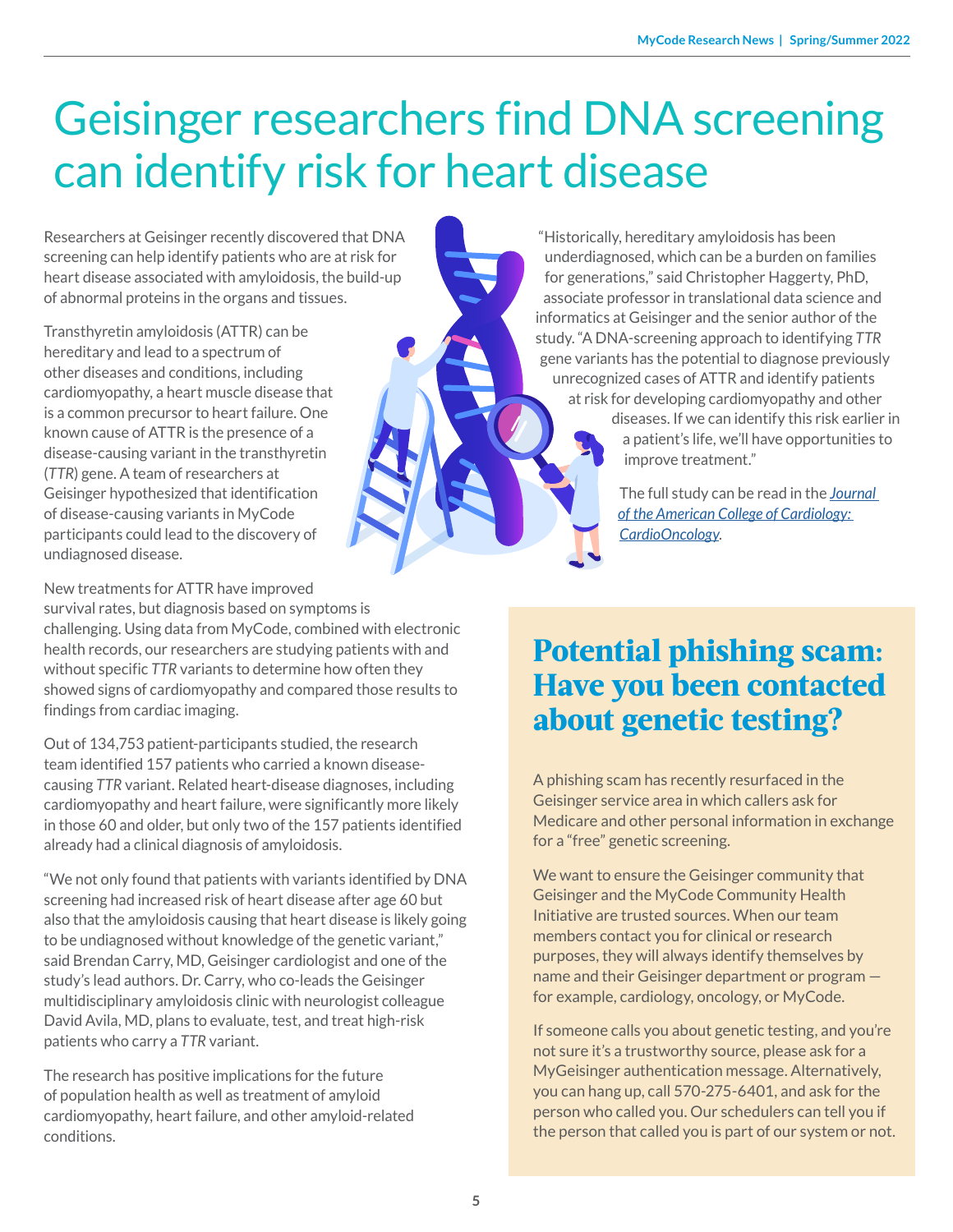# **MyCode data aids in discovery of genetic variants that protect against obesity**



Scientists from the Regeneron Genetics Center (RGC) and Geisinger have discovered rare genetic variants in the *GPR75* gene that are associated with protection against obesity.

As part of the research that led to the finding, published in the journal *Science*, scientists analyzed

deidentified genetic and associated health data from 645,000 volunteers from the United Kingdom, United States and Mexico, including participants in Geisinger's MyCode Community Health Initiative.

It's estimated that more than one billion people will be severely obese (BMI of 35 or higher) by 2030. Working with collaborators, RGC scientists found that people who have at least one inactive copy of the *GPR75* gene have lower BMI and, on average, tend to weigh about 12 pounds less and face a 54 percent lower risk of obesity than those without the inactive copy. Protective genetic variants were found in about one of every 3,000 people sequenced.

**"This is a potentially game-changing discovery that could improve the lives and health of millions of people dealing with obesity, for whom lasting interventions have often been elusive," said Christopher D. Still, DO, director for the Geisinger Obesity Research Institute at Geisinger Medical Center. "While the behavioral and environmental ties to obesity are well understood, the discovery of** *GPR75* **helps us put the puzzle pieces together to better understand the influence of genetics. Further studies and evaluation are needed to determine if reducing weight in this manner can also lower the risk of conditions commonly associated with high BMI, such as heart disease, diabetes, high blood pressure and fatty liver disease."** 

Regeneron scientists, collaborating with scientists at New York Medical College, replicated their finding in mice that were genetically engineered using Regeneron's VelociGene® technology to lack copies of the *GPR75* gene. Such mice gained 44 percent less weight than mice without the variant when both groups were fed a high-fat diet. Regeneron scientists are pursuing multiple therapeutic pathways — such as antibody, small molecule and gene silencing approaches — based on this newly discovered genetic target.

**"Discovering protective genetic superpowers, such as in** *GPR75***, provides hope in combatting global health challenges as complex and prevalent as obesity," said George D. Yancopoulos, MD, PhD, co-founder, president and chief scientific officer at Regeneron. "Discovery of protective genetic variants – many of which have been made by the Regeneron Genetics Center in its eight-year history – will allow us to unlock the full potential of genomic medicine by instructing on where to deploy cutting-edge approaches like gene-editing, genesilencing and viral vector technologies."** 

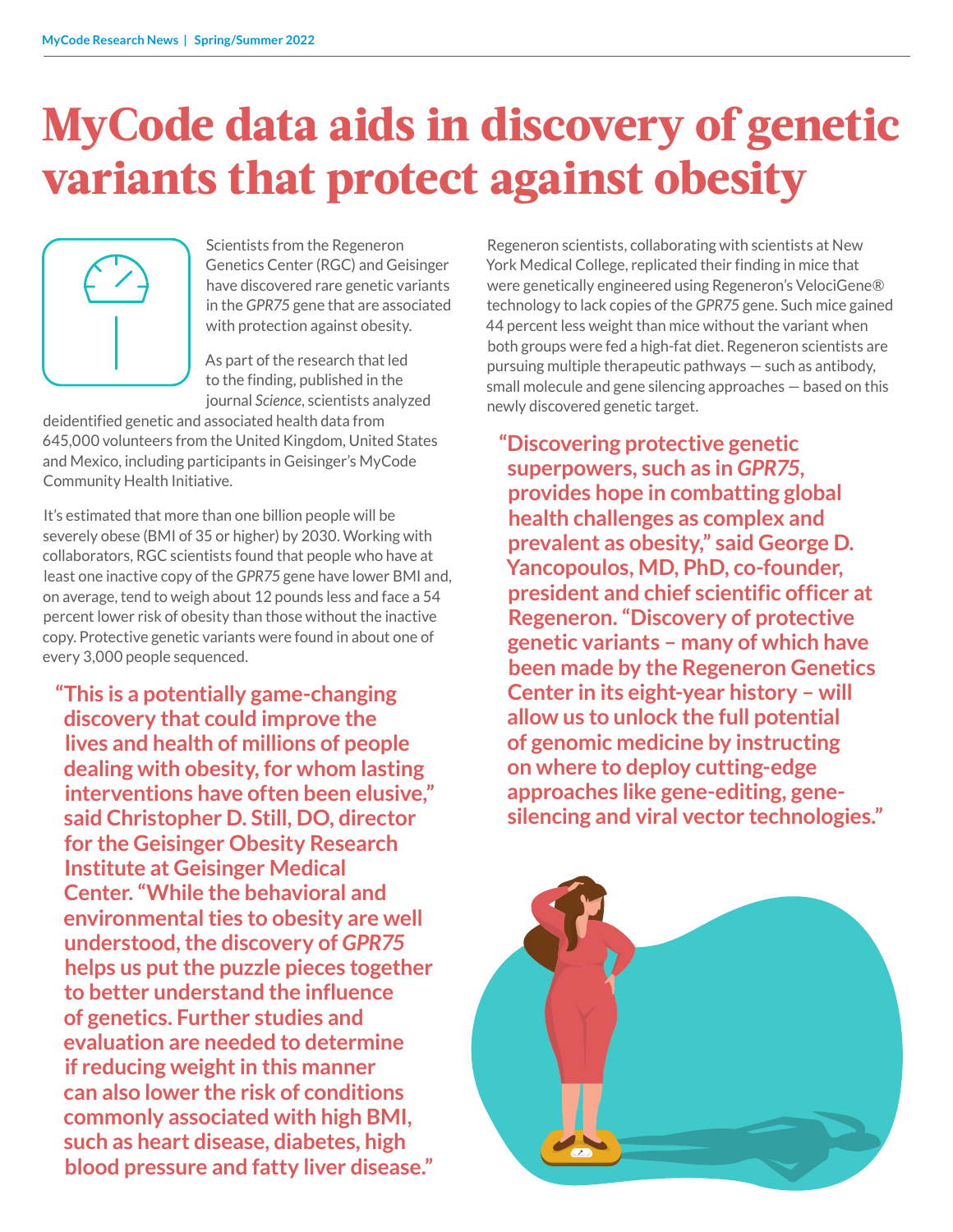# Engaging patients at Geisinger 65 Forward clinics for MyCode

Geisinger 65 Forward is a unique approach to healthcare for everyone 65 and older. Members spend more time with their doctors and get personalized attention from a team that includes nurses, a nutritionist, a pharmacist and wellness specialists.

65 Forward also puts everything under one roof. Imaging and lab work are done right on site. Members have access to state-of-the-art fitness equipment and there are plenty of opportunities to socialize and make new friends. So, why wouldn't we provide an opportunity for these patients to participate in, and be engaged with, our MyCode project?

**"Our presentations are designed to inform members about the MyCode Community Health Initiative and explain the benefits to our community at large, as well as to individual patients and their families," explains Precision Health Associate Paul Francis, who led the initiative. "We coordinate with the 65 Forward Community Program Specialists — who have all been amazing — to find different ways to best serve their members."**

In some cases, the MyCode presentations are available to members who sign up to hear about MyCode in a small group setting that's open for questions and answers. Other presentations are set up to tell members about MyCode before exercise classes or arts and crafts activities. The MyCode team was even invited to take part in the 2021 Holiday Party at the Shamokin Dam location.

**"Thus far, the results have been very positive," says Mr. Francis. "We've only had five events so far and they've been to small groups, so the overall totals aren't high, but as these continue on a bi-monthly or monthly basis we expect similar positive results moving forward."**

**"Many people say they're doing it for their grandkids — or great grandkids," says Mr. Francis. "And even if nothing is found, they're helping the community at large."**